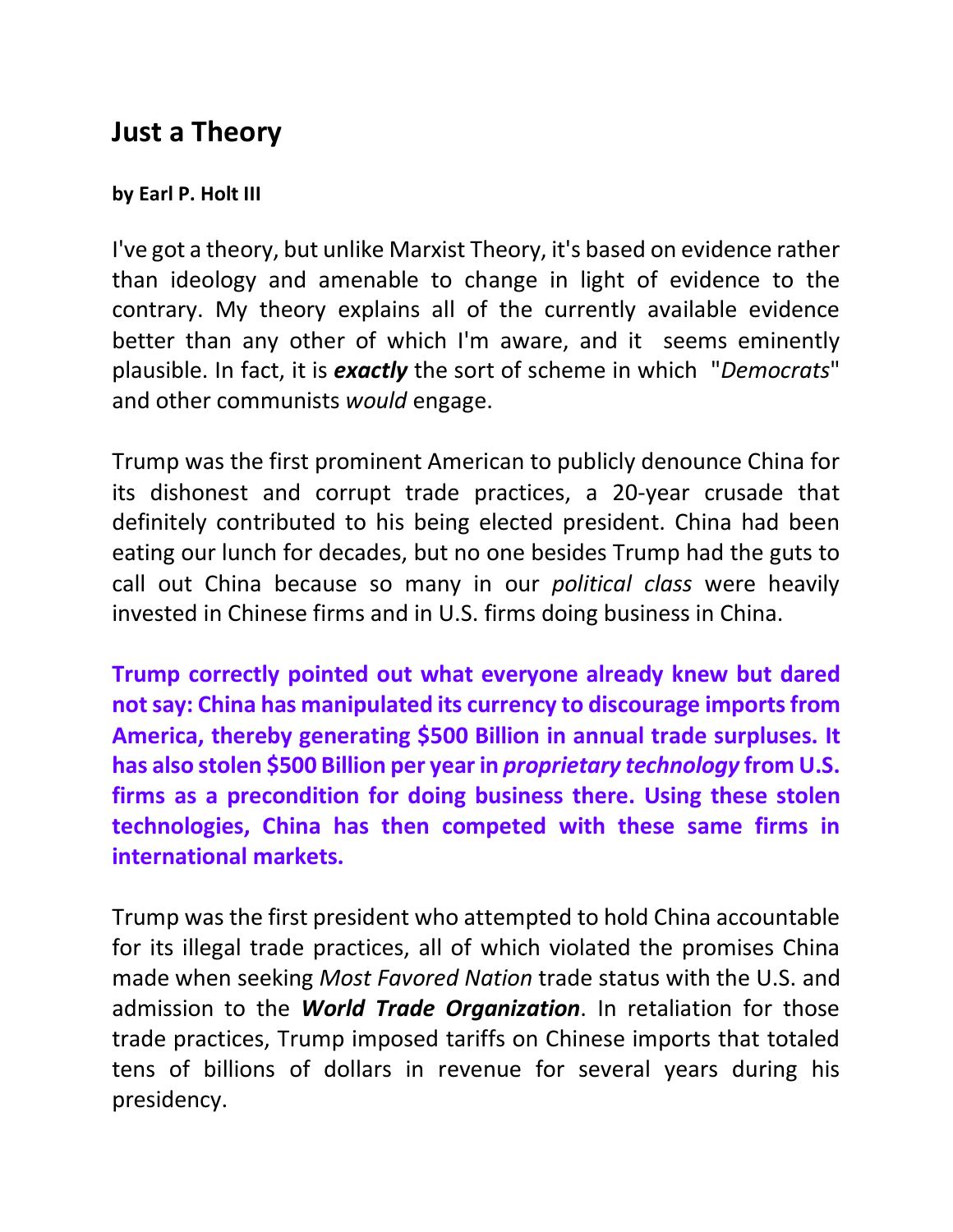The Trump economy was soon roaring along by late 2019, fueled by Trump's significant deregulation of the U.S. economy and sweeping federal income tax reductions that primarily benefitted the middle-class. Many "*rust-belt*" industries -- like small steel foundries -- even began making a recovery after being given *Last Rights* by the the Obama Administration.

**Facing four more years of Trump's tariffs on their exports and Trump's loud denunciations of China as an international pariah, China's leaders came up with a plan to damage Trump's re-election prospects by sabotaging the Trump economy. They intentionally unleashed the COVID pandemic on the world, knowing it would quickly infect the U.S. because of the immense volume of human traffic between our two nations.**

China also realized they could rely on the *World Health Organization's* (WHO) Director-General to lie and alibi for them, because it was China's power and influence that originally got him his position at the WHO. Indeed, it was Director-General (and Ethiopian communist) Tedros Adhanom Ghebreyesus who loyally parroted China's disinformation efforts that COVID originated in Wuhan's "*wet markets*" rather than China's Level 4 *Wuhan Institute of Virology*, and also that the virus was neither virulent nor transmissible between humans.

Our public health officials like Anthony Fauci at the *National Institute for Allergies and Infectious Diseases* (NIAID) foolishly relied on such disinformation from the WHO and China, causing the U.S. to lose valuable time responding to the pandemic. Fauci and the NIAID were in a very difficult position from the start, since Fauci had helped fund the *Wuhan Institute of Virology's* "*gain of function*" research that converted an innocuous and naturally-occurring bat virus into a pandemic that killed more than one million Americans and seven million citizens, worldwide.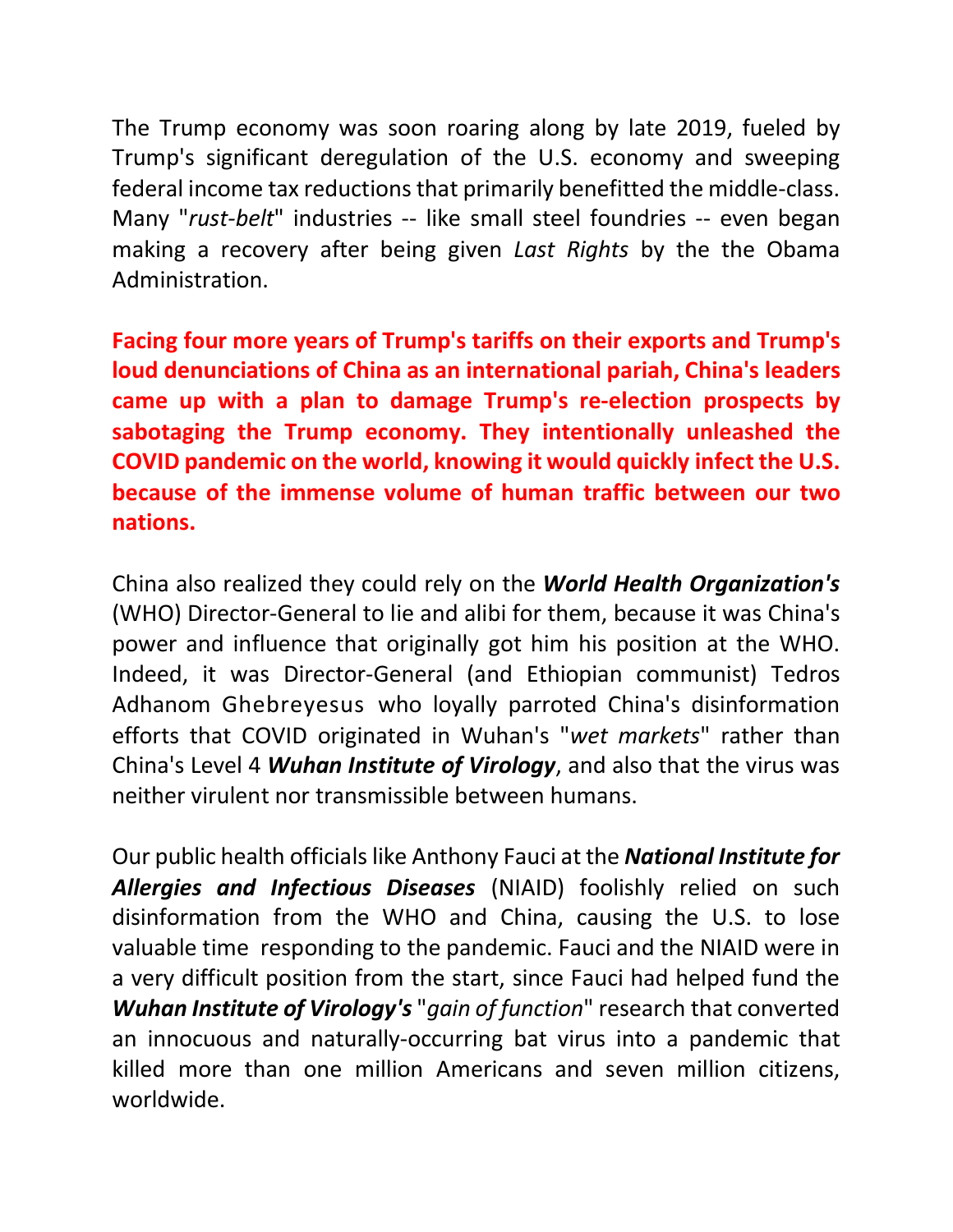Once the pandemic arrived in America, the *New Communist Party of the USA* -- misleadingly called "*Democrats*" -- did what they always do by rushing to exploit any tragedy for their own political gain. They immediately exaggerated COVID's true transmissibility and virulence in order to generate panic among the weak-minded, and then began to seize control using public health measures as a rationale. They soon mandated masks, lockdowns of businesses in **BLUE** areas, and mandatory vaccinations for public employees, air passengers, the military, and employees of firms doing business with the federal government.

**Perhaps the most egregious power seized by the NCPUSA was the dubious authority to mass-mail ballots for the 2020 Presidential Election in "***swing states***," generating untold millions of fraudulent votes in Arizona, Georgia, Michigan, Minnesota, Pennsylvania and Wisconsin. According to the documentary** *2000 Mules,* **it reversed the legitimate outcome of the election in each of those six states and stole the 2020 election from Donald Trump, exactly as he complained.** 

By stealing the election from Trump, China and the NCPUSA rid themselves of their greatest opposition and the primary impediment to their further accumulation of power. RINOs doing the bidding of their masters in the "*donor class*" are already lining up with the NCPUSA to end Trump's tariffs on Chinese imports. Stealing the election from Trump also allowed the NCPUSA to dodge a bullet, because eight years of Trump would probably have relegated "*Democrats*" to the kind of obscurity enjoyed by the *Flat Earth Society. By stealing the election, all of Trump's enemies won and only the American People lost.*

Anthony Fauci's foolish complicity in funding the Chinese military's *Virologic Warfare Program* at the *Wuhan Lab* -- with his \$1,000,000 grant in 2014 -- was no longer a liability after the NCPUSA gained a